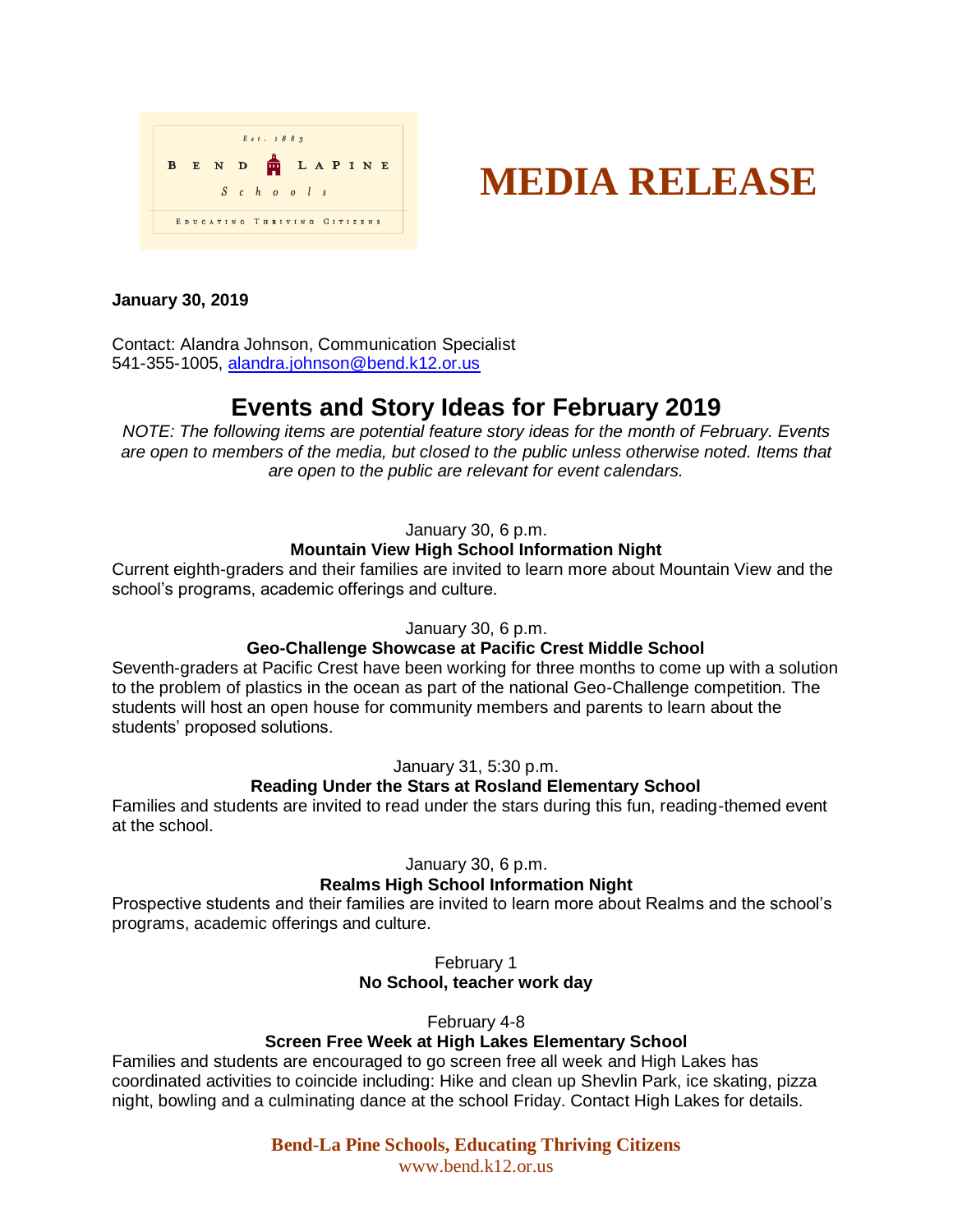# February 4-8 **National School Counseling Week**

Bend-La Pine Schools is celebrating school counselors and the important work these professionals do for students during this national week of recognition.

# February 4, 6:30 p.m.

#### **International Baccalaureate Night at Bend Senior High School**

Students and families interested in learning more about the International Baccalaureate Programme at Bend Senior High are invited to this information night.

#### February 5, 6 p.m.

#### **Information Session at Highland Magnet at Kenwood School**

Prospective families are invited to learn more about this choice option school. Learn more at <http://bit.ly/BLSchoice>

February 6-8, all day

#### **Invention Convention at William E. Miller Elementary School**

During this annual event, students are invited to think of a problem they would like to solve that affects them, their family, their town or the world. Students design a solution to that problem and create prototype inventions. Typically 250 students or more participate and the inventions are displayed throughout the school. Bend Rotarians judge the inventions on Feb. 6 and award winners in numerous categories.

#### February 7, 8 a.m.

#### **Coffee at Cascade Middle School**

Parents are invited to talk with administrators while learning about all that's happening at Cascade.

#### February 7, 6 p.m.

#### **Fifth Grade Parent Information Night at Pilot Butte Middle School**

Incoming sixth-graders and their families are invited to attend an information meeting to learn about the programs, academics and culture at Pilot Butte.

#### February 7, 6 to 7:30 p.m.

#### **Youth Vaping Information Night at La Pine High School**

Parents, guardians and community members are invited to learn more about vaping, how to talk to teens about it, how schools and law enforcement are addressing the issue and more. Students who attend will work with the Youth Action Council. This event is in partnership with Deschutes County Prevention Team, La Pine Community Health and Deschutes County Sheriff's Office among others. Learn more from Assistant Principal Anne Marie Schmidt [Annemarie.schmidt@bend.k12.or.us](mailto:Annemarie.schmidt@bend.k12.or.us)

February 7-9, 7 p.m.

### **"Blithe Spirit" at Bend Senior High School**

Bend Senior High drama students will stage this comic farce by Noel Coward. Open to the public. Tickets cost \$5.

> February 8, 3 p.m. **High School Choice Options Application Deadline**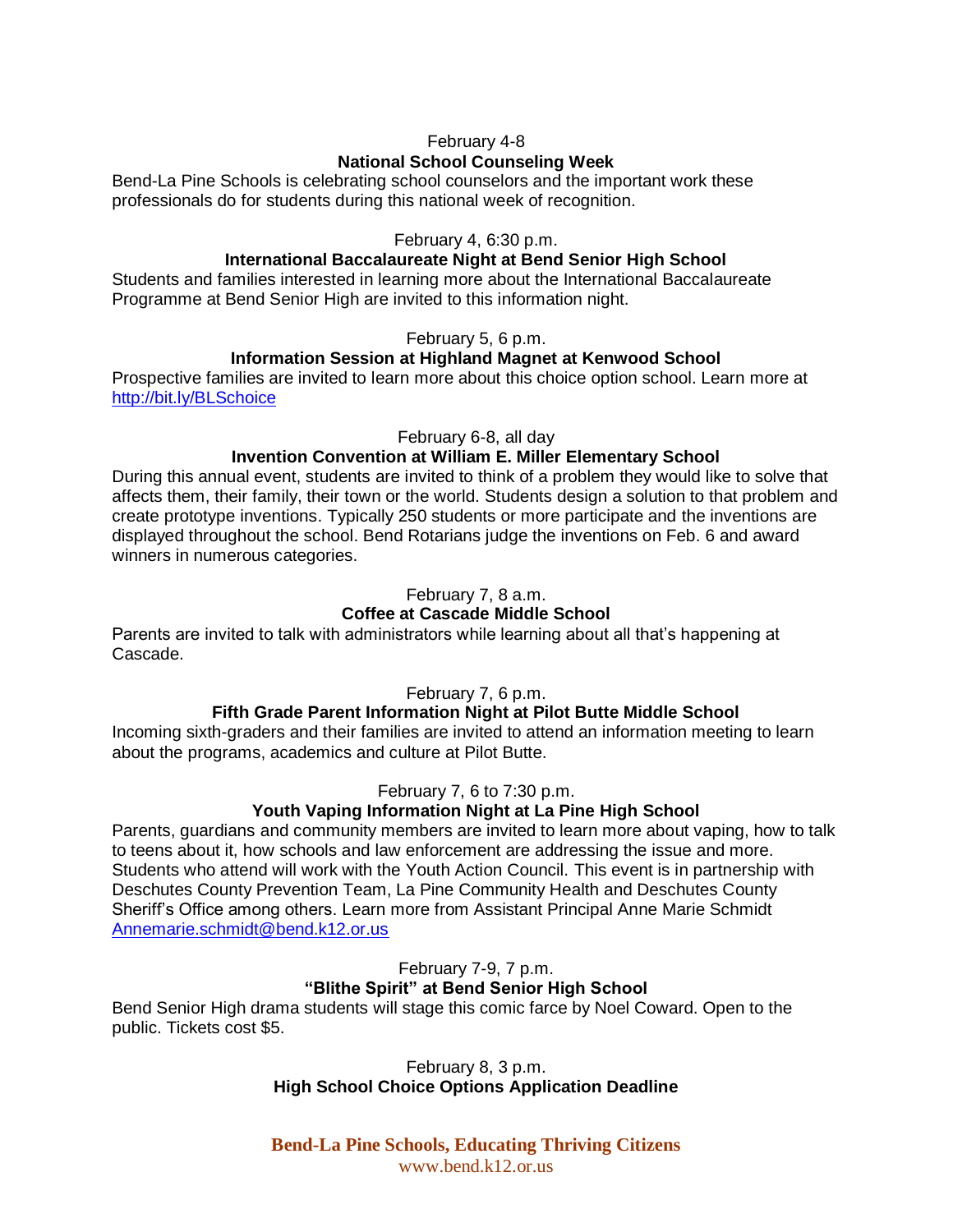The deadline to apply for a choice option high school — Marshall, Realms or Skyline high schools — is at 3 p.m. Applications are available at our [Choice Options webpage.](http://bit.ly/BLSchoice)

#### February 9, 1 to 2 p.m.

#### **Scholastic Art Award Winners Showcase at Central Oregon Community College**

Students, families and members of the public are invited to the Central Oregon Art Awards ceremony at Pinckney Auditorium at Central Oregon Community College. More than 423 pieces of student artwork are on display in the gallery, including 350 pieces by Bend-La Pine Schools students.

#### February 11, 5:30 p.m.

# **Pop Up Restaurant at Juniper Elementary School**

As a culmination for their Amplify chemistry unit, Jaime Speed's fifth grade students will host a one-day pop up restaurant for parents. Students have been studying kitchen chemistry as well as food safety and will be using what they know to cook for families, as well as creating their own logo, menu, restaurant décor and name. Contact Jaime Speed for details at [Jaime.speed@bend.k12.or.us](mailto:Jaime.speed@bend.k12.or.us) 

#### February 12-14

**The Young Americans Performing Arts Workshop at Mountain View High School** The Young Americans, a national nonprofit performing arts group, will be visiting and working with 350 students of all ages throughout Central Oregon during an intensive singing and performing workshop — culminating in a performance Feb. 14. Mountain View drama teacher Lindsay Burden, a former "Young American" participant, is partnering with The Tower Theatre's Lesson Plan program to bring this group to local students. The performance is open to the public; tickets are \$10 adults, \$8 for students.

#### February 12, 2:30 p.m.

#### **Tour at Highland Magnet at Kenwood School**

Prospective families are invited to learn more about this choice option school. Learn more at <http://bit.ly/BLSchoice>

#### February 12, 6 p.m.

# **Fifth Grade Parent Information Night at Pacific Crest Middle School**

Incoming sixth-graders and their families are invited to attend an information meeting to learn about the programs, academics and culture at Pacific Crest.

#### February 13, 1:30 to 3 p.m.

# **Bend Senior High School Master Plan Open House**

Interested community members, parents, students and staff members are invited to an open house drop-in style event to learn about the Bend Senior High School master plan.

#### February 13, 3 p.m.

# **Information Session at Highland Magnet at Kenwood School**

Prospective families are invited to learn more about this choice option school. Learn more at <http://bit.ly/BLSchoice>

#### February 13, 5:30 p.m. **TAG Information Night at Cascade Middle School**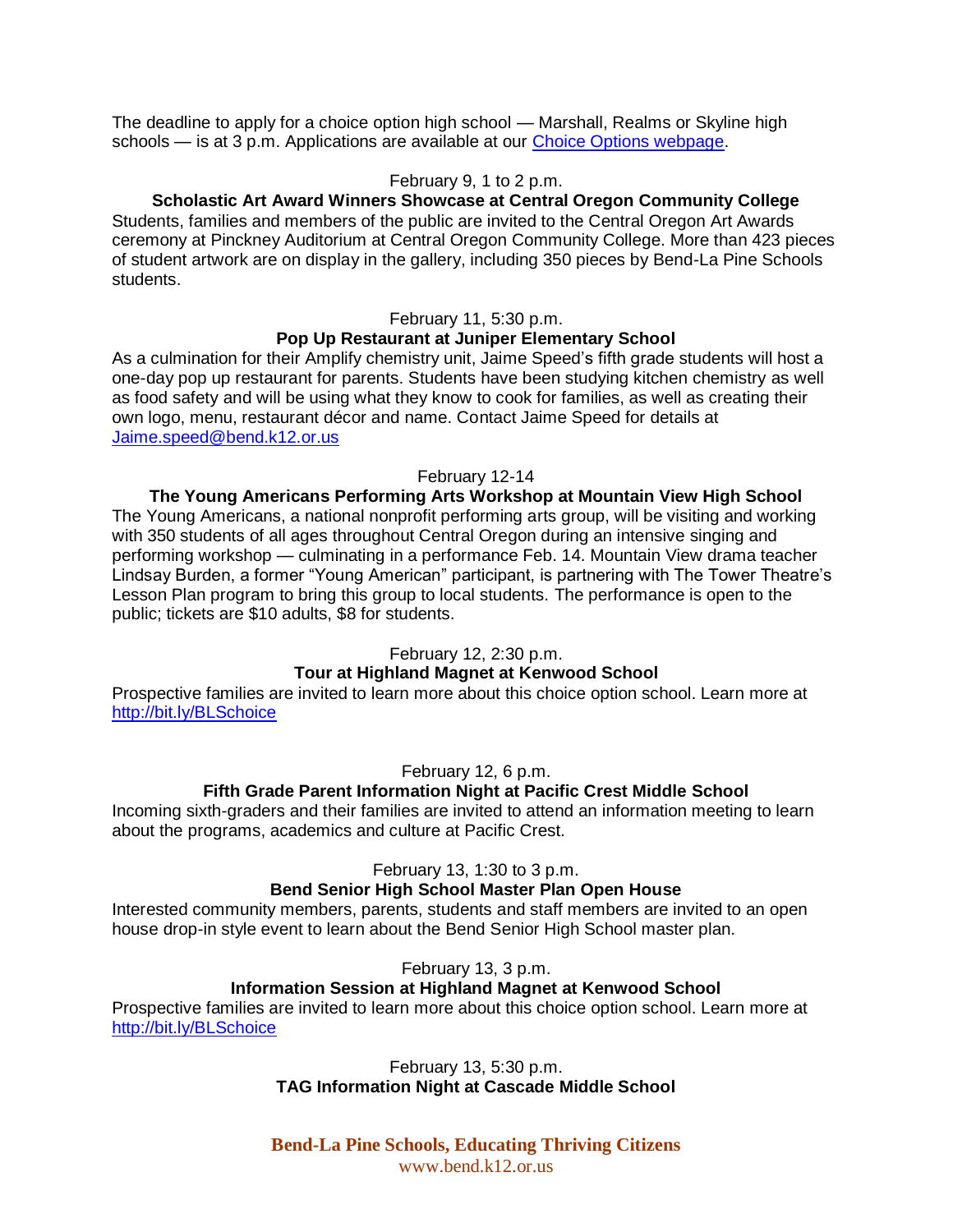Incoming sixth-graders who have been identified as Talented And Gifted (TAG) students and their families are invited to learn about the TAG program option at Cascade.

#### February 13, 6 p.m.

#### **Most Amazing Snowman at High Lakes Elementary School**

Second-graders at High Lakes will perform this fun musical.

#### February 13, 6 p.m.

**Science, Technology, Engineering and Math Night at William E. Miller Elementary School** Families can engage with interactive Science, Technology, Engineering and Math (STEM) activities.

#### February 14, 1:45 p.m.

### **Michael Allen Harrison Concert at La Pine Middle School**

Michael Allen Harrison, an American composer, songwriter and pianist from Portland, will perform for La Pine Middle School students during a free performance, thanks to the Sunriver Music Festival.

#### February 15, 6 p.m.

#### **Dance with Your Daughter at Bear Creek Elementary School**

The Bear Creek Parent Teacher Organization invites families to the Dance with Your Daughter event.

#### February 18 **No School, President's Day**

February 19, 5:30 p.m.

### **Fifth Grade Parent Information Night at Cascade Middle School**

Incoming sixth-graders and their families are invited to attend an information meeting to learn about the programs, academics and culture at Cascade.

February 19, 6 p.m.

### **Information Session for the Spanish Dual Immersion Program**

Prospective families of kindergarten students are invited to learn more about this program, located at Bear Creek Elementary School. Learn more at<http://bit.ly/BLSchoice>

February 20, 9 a.m.

### **Tour for the Spanish Dual Immersion Program**

Prospective families of kindergarten students are invited to learn more about this program, located at Bear Creek Elementary School. Learn more at<http://bit.ly/BLSchoice>

February 20, 2:30 and 5:30 p.m.

# **Information Session at Amity Creek Magnet at Thompson School**

Prospective families are invited to learn more about this choice option school. Learn more at <http://bit.ly/BLSchoice>

February 20, 5:30 p.m.

# **Wax Museum at High Lakes Elementary School**

Third-graders take part in this annual school tradition by dressing up and acting the part of a historical figure.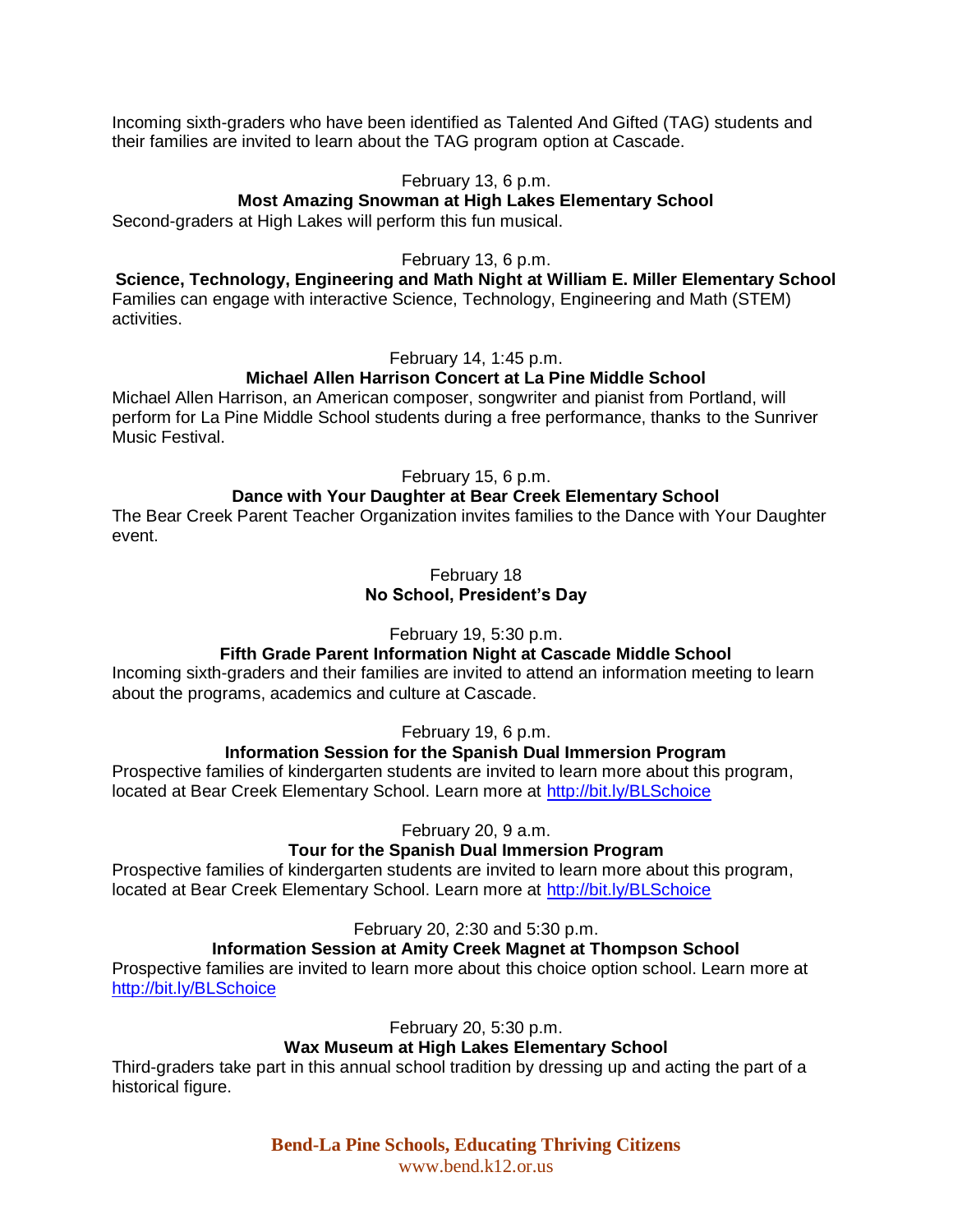#### February 21, all day **100th Day of School**

Many schools will celebrate the  $100<sup>th</sup>$  day of school with fun activities and staff costumes. Contact [Alandra Johnson](mailto:alandra.johnson@bend.k12.or.us) for details.

#### February 21, 2:30 p.m.

# **Tour at Highland Magnet at Kenwood School**

Prospective families are invited to learn more about this choice option school. Learn more at <http://bit.ly/BLSchoice>

February 21, 5:30 p.m.

# **Fifth Grade Parent Information Night at High Desert Middle School**

Incoming sixth-graders and their families are invited to attend an information meeting to learn about the programs, academics and culture at High Desert.

#### February 21, 6 p.m.

# **Fifth Grade Parent Information Night at Sky View Middle School**

Incoming sixth-graders and their families are invited to attend an information meeting to learn about the programs, academics and culture at Sky View.

### February 23-24

**Regional Unified Basketball Tournament for Teams from Bend Senior High School** Bend Senior High School will bring four teams to the Regional Unified Champions basketball tournament in Corvallis. Unified athletic teams join people of the same age and athletic ability with and without intellectual disabilities to play together on the same team. Contact Robert Tadjiki for details at [Robert.tadjiki@bend.k12.or.us](mailto:Robert.tadjiki@bend.k12.or.us)

February 26, 8:30 a.m.

# **Prospective Family Tour at Amity Creek Magnet at Thompson School**

Prospective families are invited to learn more about this choice option school. Learn more at <http://bit.ly/BLSchoice>

February 27, noon

# **Shiver & Shake at Cascade Middle School**

As part of a fundraiser for the school's Sparrow, students at Cascade will walk to the Athletic Club of Bend and plunge into the unheated pool during this annual event.

February 27, 6 p.m.

# **Parenting in a Digital World at La Pine Middle School**

Collin Robinson, a member of the National Parent Teacher Association's Health and Safety Committee, will provide parents with helpful tools to navigate the current digital landscape with their children, including how to set up guidelines and how to talk about social media. The event is sponsored by the LPMS Parent Support Team and will include free dinner (starting at 5:30 p.m.) and child care.

February 27, 6 p.m.

# **Information Session at Realms Middle School**

Prospective families are invited to learn more about this choice option school. Learn more at <http://bit.ly/BLSchoice>

February 28, 6 p.m.